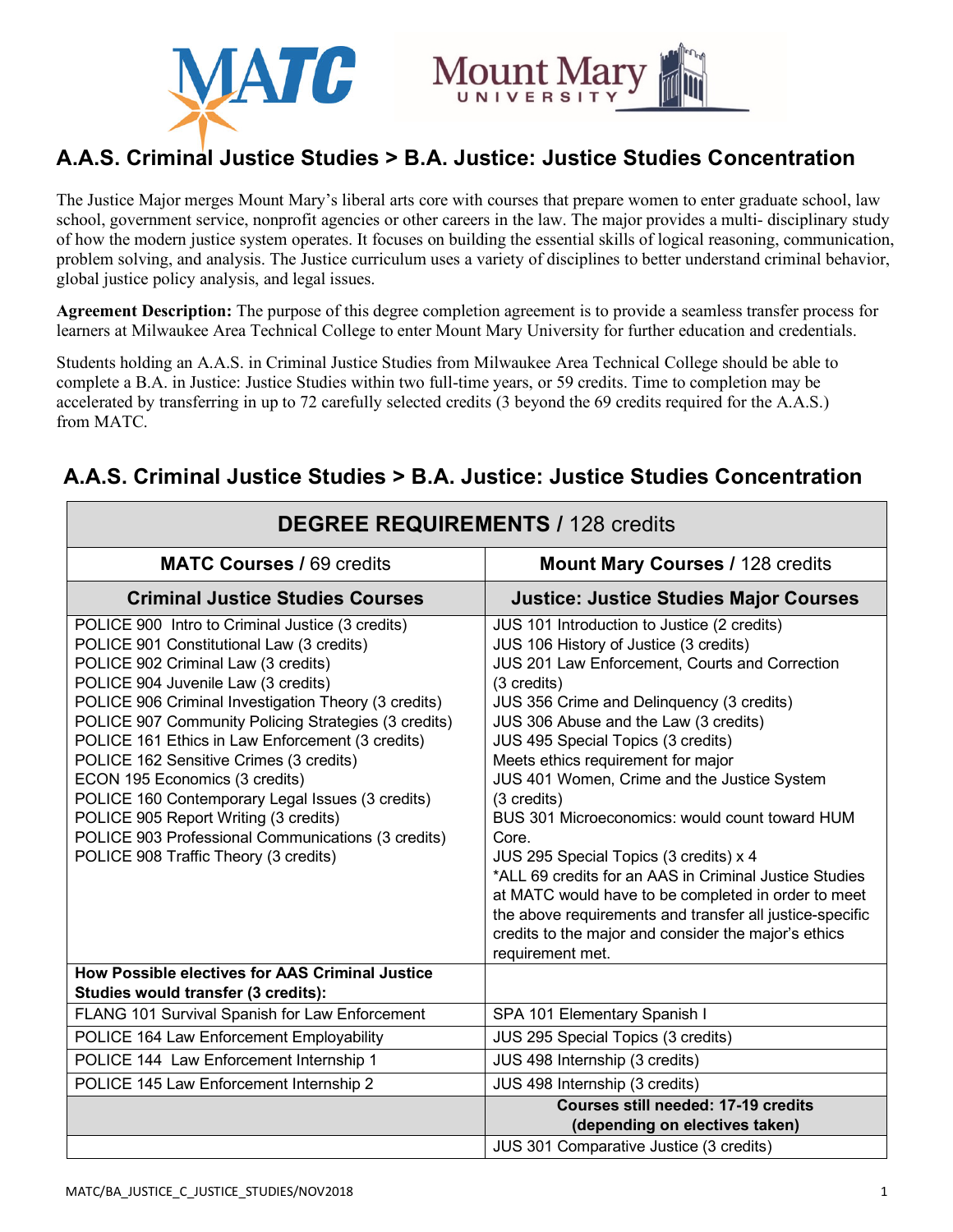|                                                                             | JUS 405 Women as Professionals in Justice (2 credits)                                                       |
|-----------------------------------------------------------------------------|-------------------------------------------------------------------------------------------------------------|
|                                                                             | JUS 498 Internship (2-4 credits) if not taken as elective                                                   |
|                                                                             | HIS 153 United States History Part I (3 credits)                                                            |
|                                                                             | <b>OR</b>                                                                                                   |
|                                                                             | HIS 154 United States History Part II (3 credits)                                                           |
|                                                                             | (Counts towards HUM core)                                                                                   |
|                                                                             | PHI 315 Logic and Language (4 credits) OR                                                                   |
|                                                                             | PHI 316 Logic (3 credits)                                                                                   |
|                                                                             | (Counts towards HUM core)                                                                                   |
|                                                                             | POS 214 American Government: State, Local, Tribal                                                           |
|                                                                             | (1 credit) AND POS 215 American Government:                                                                 |
|                                                                             | Federal and (2 credits) OR                                                                                  |
|                                                                             | (Counts towards HUM core)                                                                                   |
|                                                                             | POS 323 Comparative Modern Governments (3 credits)                                                          |
|                                                                             | OR (Counts towards HUM core)<br>POS 326 Modern Political Issues (3 credits)                                 |
|                                                                             | (Counts towards HUM core)                                                                                   |
|                                                                             | PHI 326 Theory of Ethics (4 credits) OR                                                                     |
|                                                                             | PHO 330 Contemporary Issues in Ethics (3 credits) OR                                                        |
|                                                                             | THY 350 Theological Ethics in Healthcare (4 credits)                                                        |
| Core Courses (min. 48 credits, including 3 credits with global designation) |                                                                                                             |
| Philosophy/Theology (min. 10 credits)                                       |                                                                                                             |
|                                                                             | SEA 101 Search for Meaning (4 credits)                                                                      |
|                                                                             |                                                                                                             |
|                                                                             | Theology (min. 3 credits) (prereq. SEA 101)                                                                 |
|                                                                             | Philosophy (min. 3 credits) (prereq. SEA 101)                                                               |
| <b>Communication/Math (min. 11 credits)</b>                                 |                                                                                                             |
|                                                                             |                                                                                                             |
|                                                                             | Composition (min. 3 credits: ENG 120 required)                                                              |
| If ENG 201 (3 credits) is taken.                                            | ENG 110 Composition I (3 credits)                                                                           |
| If ENG 202 (3 credits) is taken.                                            | ENG 120 Composition II (3 credits)                                                                          |
|                                                                             | <b>Communication (min. 2 credits)</b>                                                                       |
| If SPEECH-201 (3 credits) is taken.                                         | COM 104 Public Speaking (2 credits)                                                                         |
|                                                                             |                                                                                                             |
| MATH 107 College Mathematics 3 (credits)                                    | MATH 101 Pre-Algebra: would count toward 128-credit<br>minimum, but one of the classes below is required to |
|                                                                             | meet requirement)                                                                                           |
| Any one of the following HS math options will meet                          |                                                                                                             |
| the MMU Math requirement:                                                   |                                                                                                             |
| 804-113 College Technical Mathematics 1A                                    |                                                                                                             |
| 804-114 College Technical Mathematics 1B                                    |                                                                                                             |
| 804-115 College Technical Mathematics 1                                     |                                                                                                             |
| 804-116 College Technical Mathematics 2                                     |                                                                                                             |
| 804-118 Interm. Algebra w/ Apps                                             | Mathematics requirement (min. 3 credits at                                                                  |
| 804-123 Math w/ Business Apps                                               | level 104 or higher)                                                                                        |
| 804-134 Mathematical Reasoning                                              |                                                                                                             |
| 804-144 Math of Finance                                                     |                                                                                                             |
| 804-189 Introductory Statistics                                             |                                                                                                             |
| 804-195 College Algebra w/ Apps                                             |                                                                                                             |
| 804-196 Trigonometry w/ Apps                                                |                                                                                                             |
| 804-197 College Algebra w/ Apps                                             |                                                                                                             |
| 804-198 Calculus 1                                                          |                                                                                                             |
| If ENG 202 (3 credits) is taken.                                            | ENG 120 Composition II (3 credits)                                                                          |
| If SPEECH-201 (3 credits) is taken.                                         | <b>Communication (min. 2 credits)</b><br>COM 104 Public Speaking (2 credits)                                |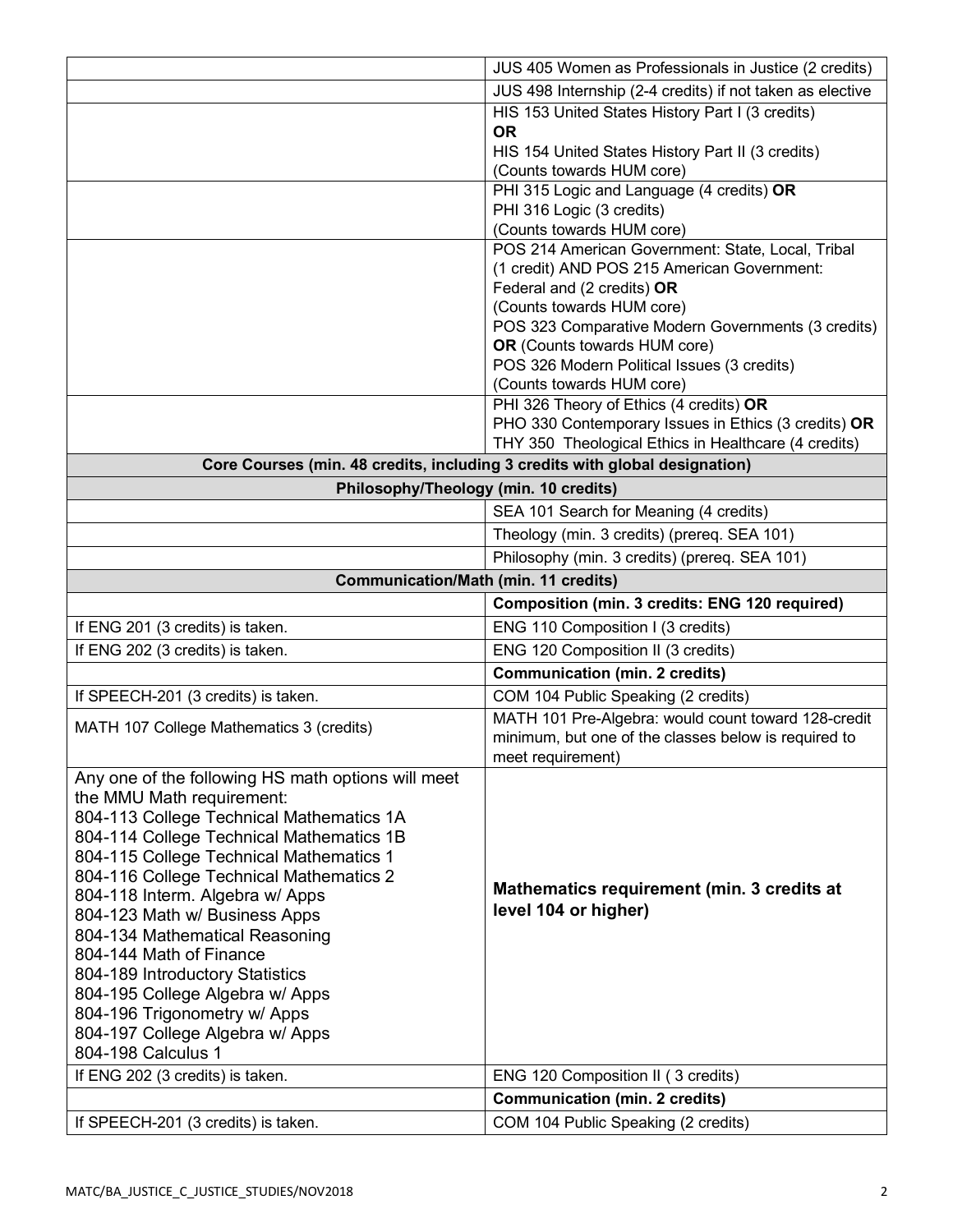| (min. 3 credits or equivalency fulfilled)<br>Literature/Fine Arts (min. 9 credits)<br>Fine Arts (min. 3 credits)<br>Literature (min. 3 credits)<br>Option: Minimum 2 credits to complete the 9 credits required for the Core Literature and Fine Arts.<br>Humanistic (min. 9 credits)<br>History (min. 3 credits)<br><b>Behavioral Science (min. 3 credits)</b><br>SOC 210 Race, Class, & Gender (3 credits)<br>SOC 101 Introductory Sociology (3 credits)<br>PSY 100 Psychology of Human Adjustment (3 credits)<br>Option (min. 3 credits) Behavioral/Social Science or History. (Met at MATC; see equivalencies above.) |
|---------------------------------------------------------------------------------------------------------------------------------------------------------------------------------------------------------------------------------------------------------------------------------------------------------------------------------------------------------------------------------------------------------------------------------------------------------------------------------------------------------------------------------------------------------------------------------------------------------------------------|
|                                                                                                                                                                                                                                                                                                                                                                                                                                                                                                                                                                                                                           |
|                                                                                                                                                                                                                                                                                                                                                                                                                                                                                                                                                                                                                           |
|                                                                                                                                                                                                                                                                                                                                                                                                                                                                                                                                                                                                                           |
|                                                                                                                                                                                                                                                                                                                                                                                                                                                                                                                                                                                                                           |
|                                                                                                                                                                                                                                                                                                                                                                                                                                                                                                                                                                                                                           |
|                                                                                                                                                                                                                                                                                                                                                                                                                                                                                                                                                                                                                           |
|                                                                                                                                                                                                                                                                                                                                                                                                                                                                                                                                                                                                                           |
|                                                                                                                                                                                                                                                                                                                                                                                                                                                                                                                                                                                                                           |
|                                                                                                                                                                                                                                                                                                                                                                                                                                                                                                                                                                                                                           |
|                                                                                                                                                                                                                                                                                                                                                                                                                                                                                                                                                                                                                           |
| <b>World Language</b>                                                                                                                                                                                                                                                                                                                                                                                                                                                                                                                                                                                                     |
|                                                                                                                                                                                                                                                                                                                                                                                                                                                                                                                                                                                                                           |
|                                                                                                                                                                                                                                                                                                                                                                                                                                                                                                                                                                                                                           |
|                                                                                                                                                                                                                                                                                                                                                                                                                                                                                                                                                                                                                           |
|                                                                                                                                                                                                                                                                                                                                                                                                                                                                                                                                                                                                                           |
|                                                                                                                                                                                                                                                                                                                                                                                                                                                                                                                                                                                                                           |
| level 104 or higher)                                                                                                                                                                                                                                                                                                                                                                                                                                                                                                                                                                                                      |
| Mathematics requirement (min. 3 credits at                                                                                                                                                                                                                                                                                                                                                                                                                                                                                                                                                                                |
|                                                                                                                                                                                                                                                                                                                                                                                                                                                                                                                                                                                                                           |
|                                                                                                                                                                                                                                                                                                                                                                                                                                                                                                                                                                                                                           |
|                                                                                                                                                                                                                                                                                                                                                                                                                                                                                                                                                                                                                           |
|                                                                                                                                                                                                                                                                                                                                                                                                                                                                                                                                                                                                                           |
|                                                                                                                                                                                                                                                                                                                                                                                                                                                                                                                                                                                                                           |
| meet requirement)                                                                                                                                                                                                                                                                                                                                                                                                                                                                                                                                                                                                         |
| MATH 101 Pre-Algebra: would count toward 128-credit<br>minimum, but one of the classes below is required to                                                                                                                                                                                                                                                                                                                                                                                                                                                                                                               |
|                                                                                                                                                                                                                                                                                                                                                                                                                                                                                                                                                                                                                           |

*\*This chart represents only those courses required for an AAS in Criminal Justice Studies from MATC. A student may have accrued more credits, and up to 72 credits will be granted for courses at MATC in which a student has earned a grade of "C" (2.0) or better.*

## **Graduation Requirements**

- 1. A total of **128 credits** are required to graduate. (A minimum of 32 credits must be earned at Mount Mary. Up to 72 credits will be granted for courses at Milwaukee Area Technical College in which a student has earned a grade of "C" (2.0) or better.)
- 2. Course work must include writing, communication, mathematics, world language, and global competency. See current Undergraduate Bulletin for all graduation requirements.
- 3. **48 credits must be earned in the core curriculum courses** see chart above.